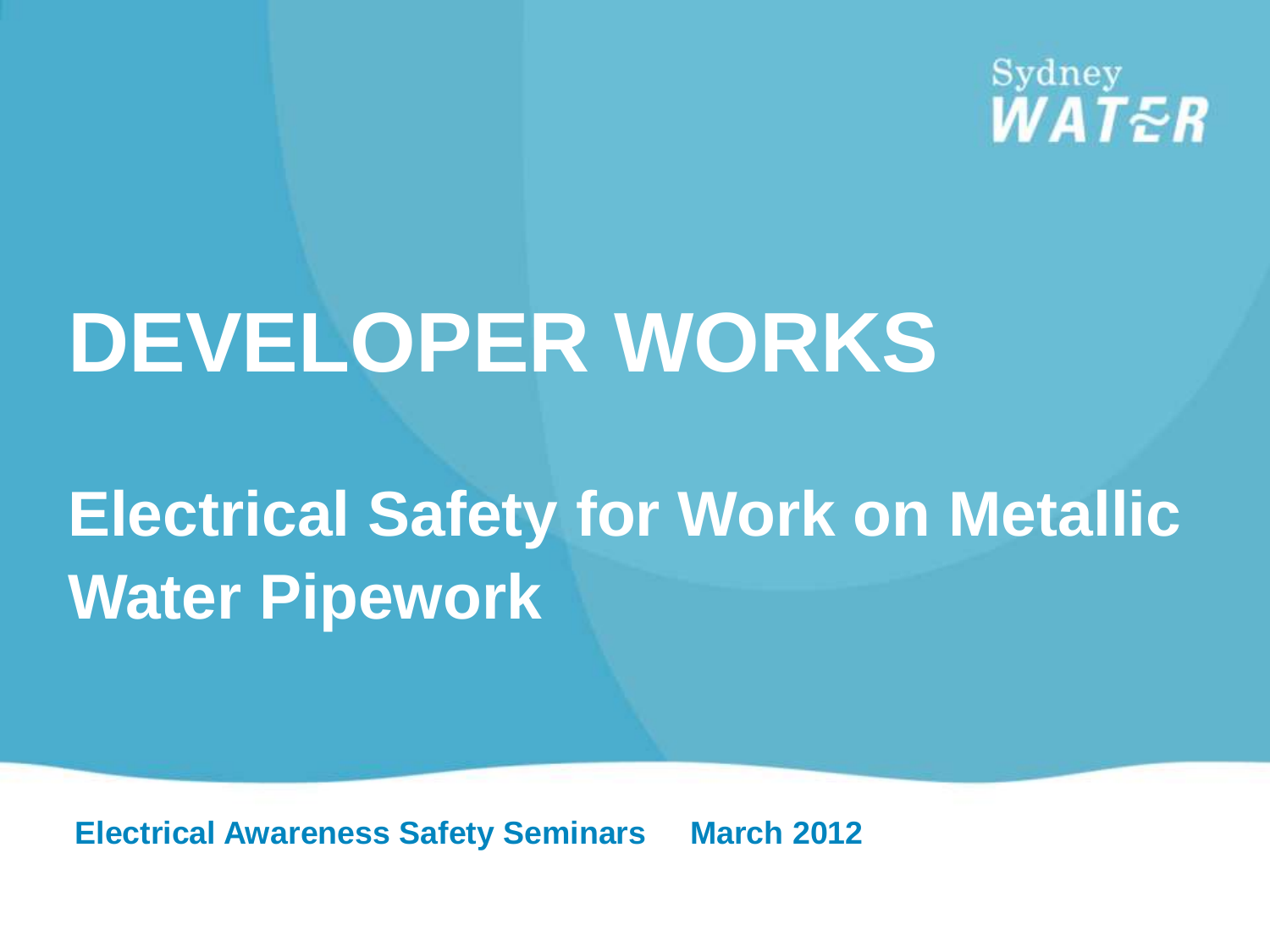# **Seminar Objective**

 **To safeguard Contractors, SWC workers, Developers and customers from electrical hazards arising when work is carried out on the water supply system**

#### **Why?**

- Electrocution of maintenance employee in January 2005 and Yennora incident involving plumber March 2009
- Increasing incidence of electricity reported in water pipes, resulting in shocks and near misses
- Ignorance of associated electrical hazards in Plumbing Industry
- WorkCover Safety Alert: Electrical Hazards from metallic water services
- Repeated stop works by Developer Works Inspection Team -DWI

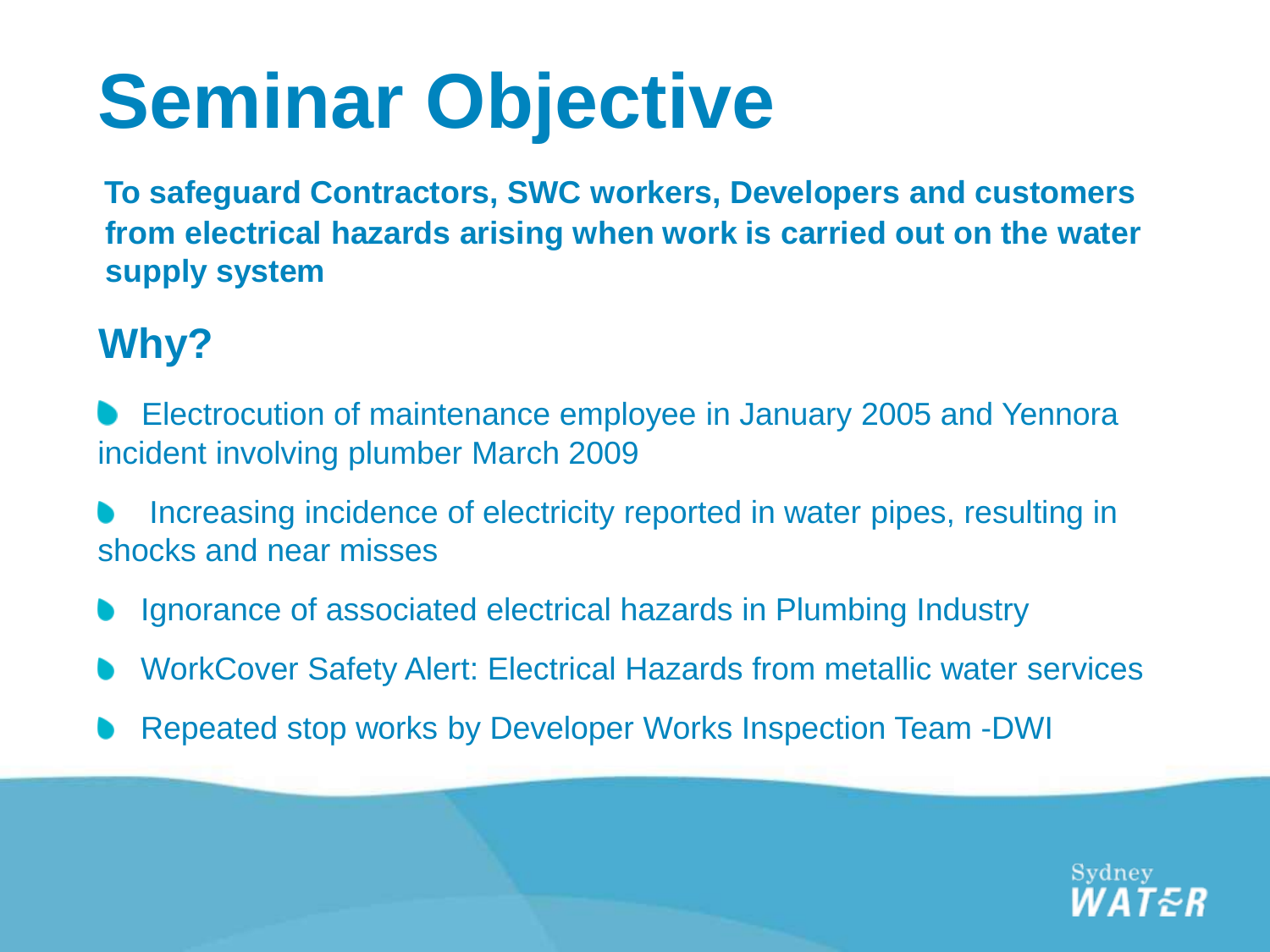## **SWC Incidents – Yennora**

- **Plumber received a fatal** electric shock whilst working on a water service within the property
- Service had been cut and no evidence of bridging conductors being used
- **Electrical test identified a** high resistance neutral & the earth bond had been removed from the water service



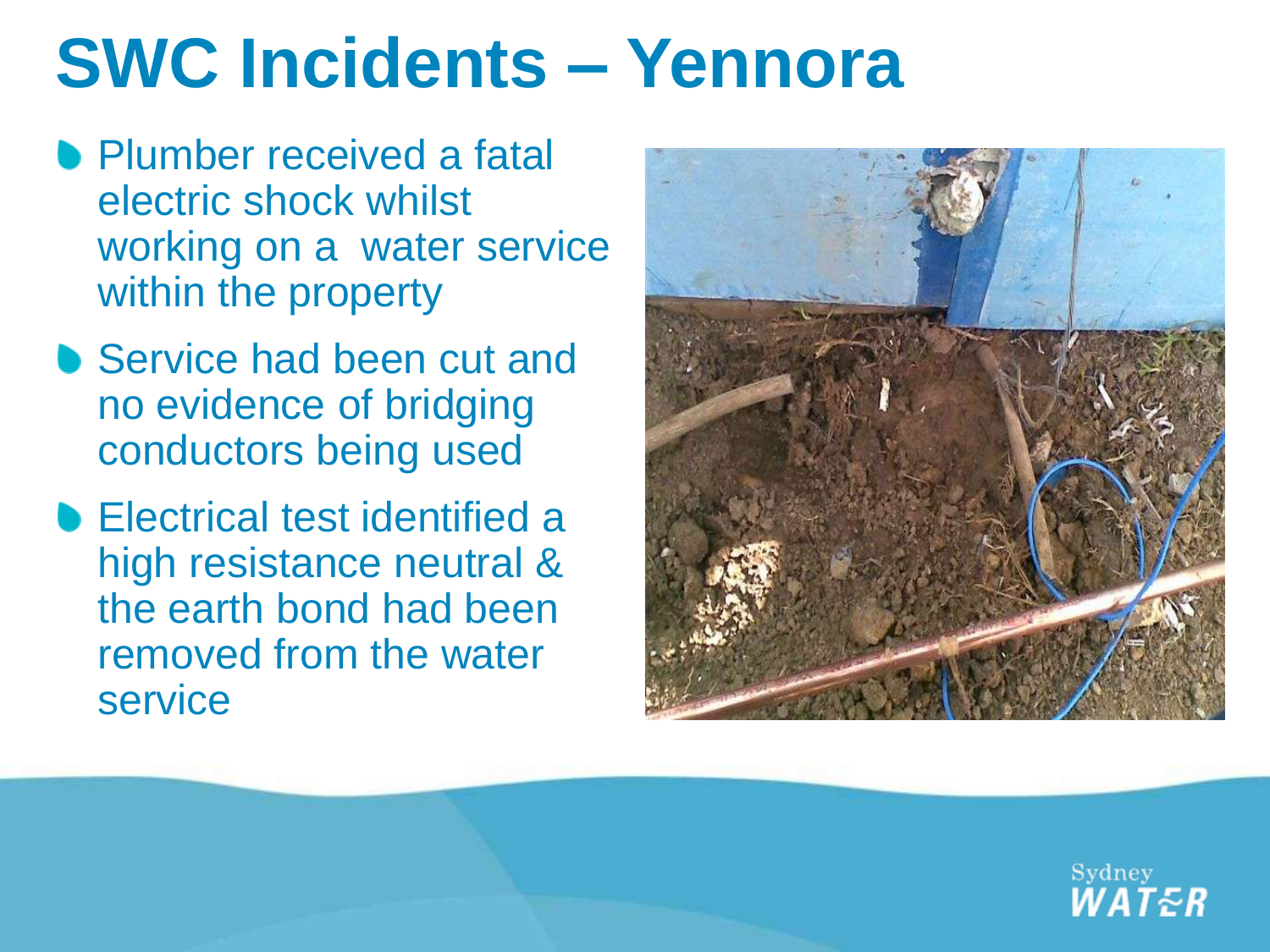## **SWC Incidents – Padstow**

- **Plumber received an electric shock whilst repairing broken** water service adjacent to water meter
- **Service had been cut and bridging conductors were in** place between the two pipes
- Bridging conductor not making good contact, pipe not cleaned properly and clamp was coated with mud
- **Electrical test identified high resistance neutral**

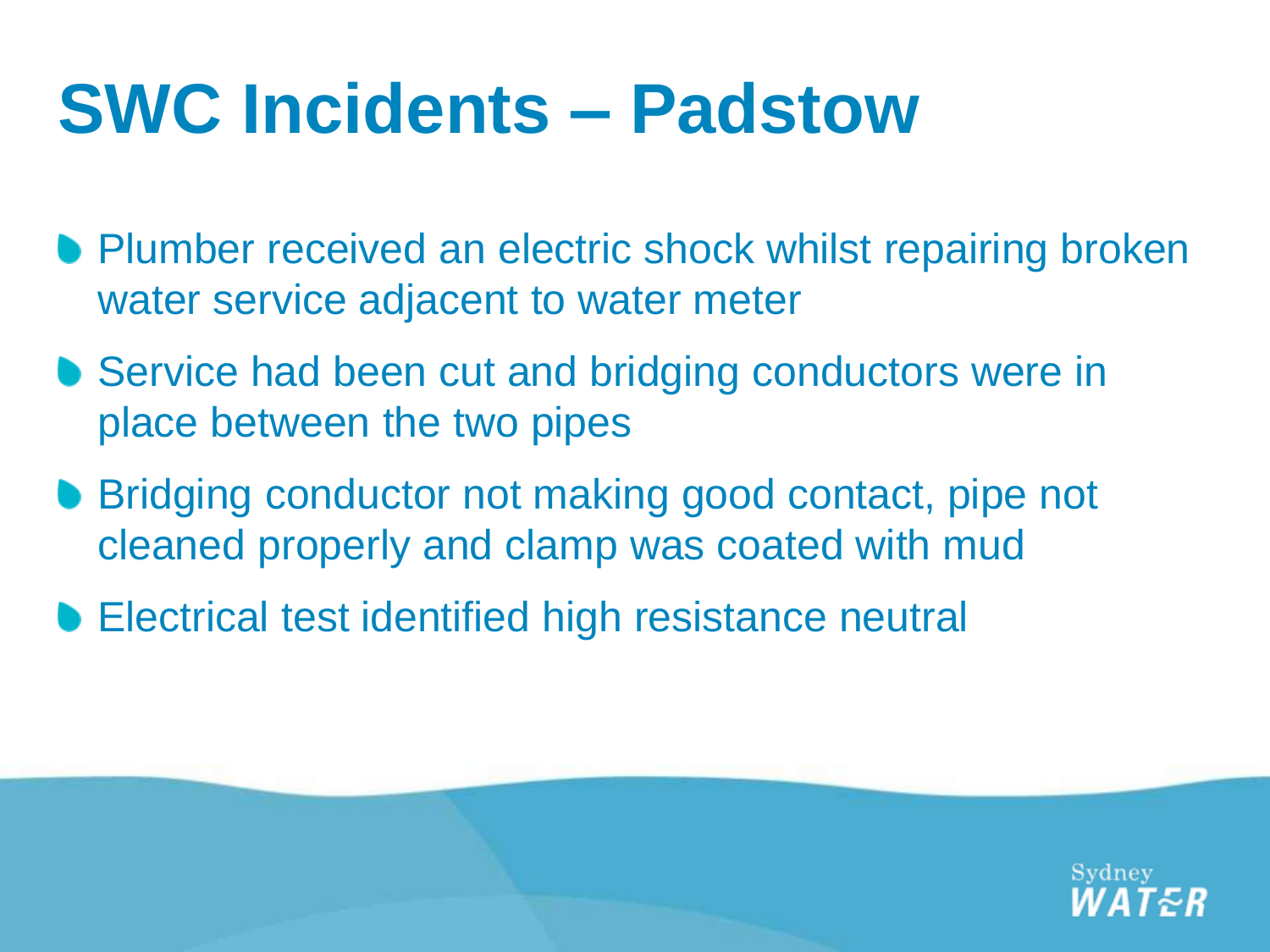## **SWC Incidents – Killara**

- **Maintenance employee received an electric shock when he** was about to use an Aquaphone listening device on a water meter to listen for a leak
- **Holding the Aquaphone in both hands, employee leant** towards the meter
- **Felt shock go up left arm, across chest and down right arm.** Employee was thrown back approximately 2 metres
- Electrical fault was identified on the street pole adjacent to the property

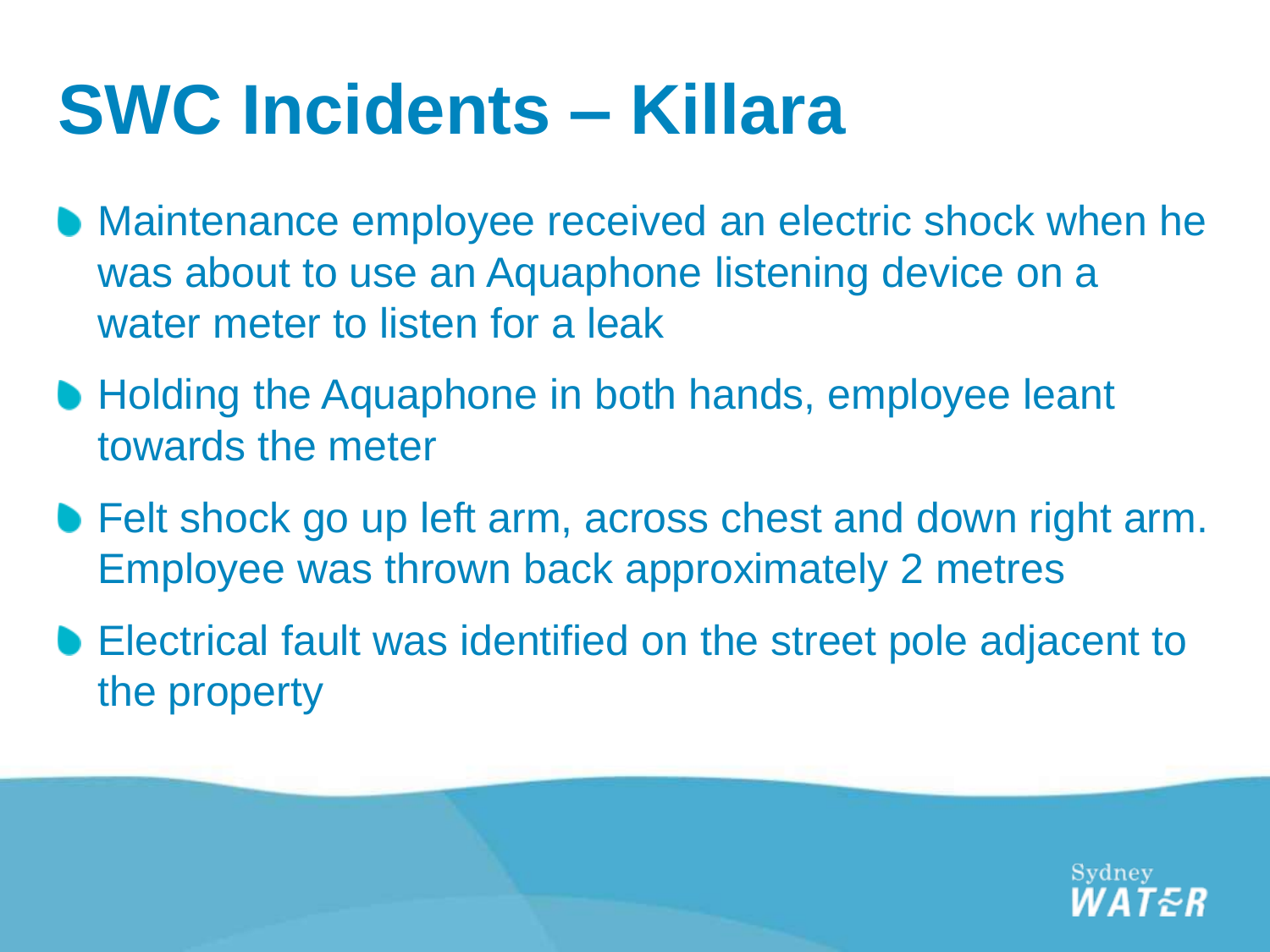- **Electricity can present a risk of injury or damage from** electric shock, fire or explosion and may affect many activities performed by Sydney Water.
- **Legislation and Codes of Practice define strict safety** requirements for any work involving electrical hazards.
- **Sydney Water has additional requirements aimed at** reducing electrical safety risks to staff and contractors working on its assets. HSP0064 lists these requirements.
- **HSP0064 aims to enable compliance and reduce the risks** associated with electricity at Sydney Water.

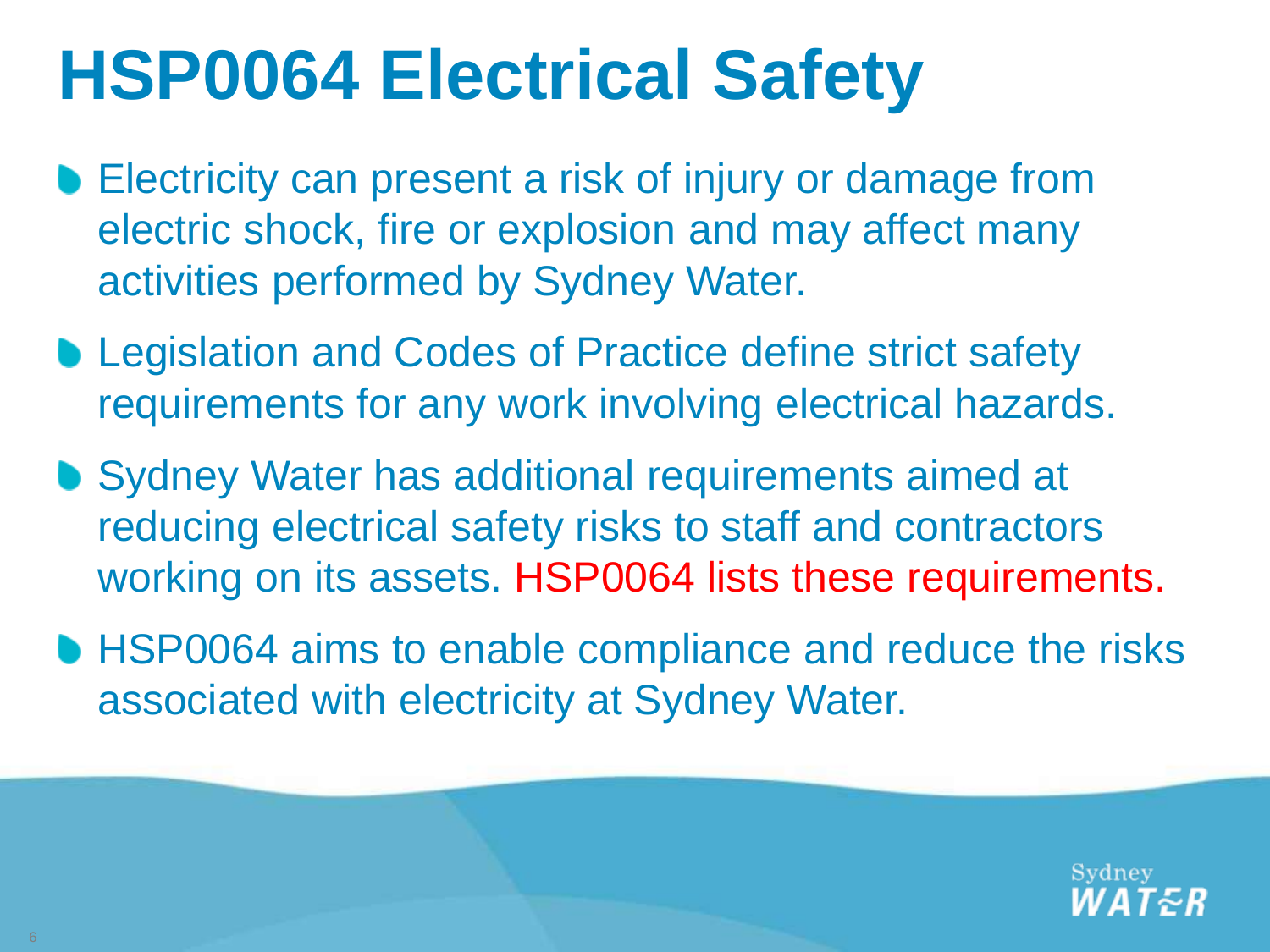Scope:

- **This procedure applies to all Sydney Water staff working** with electrical safety risks.
- **This procedure applies to Contractors and Service** Providers to Sydney Water are required to meet the requirements of this procedure through their own systems of work.

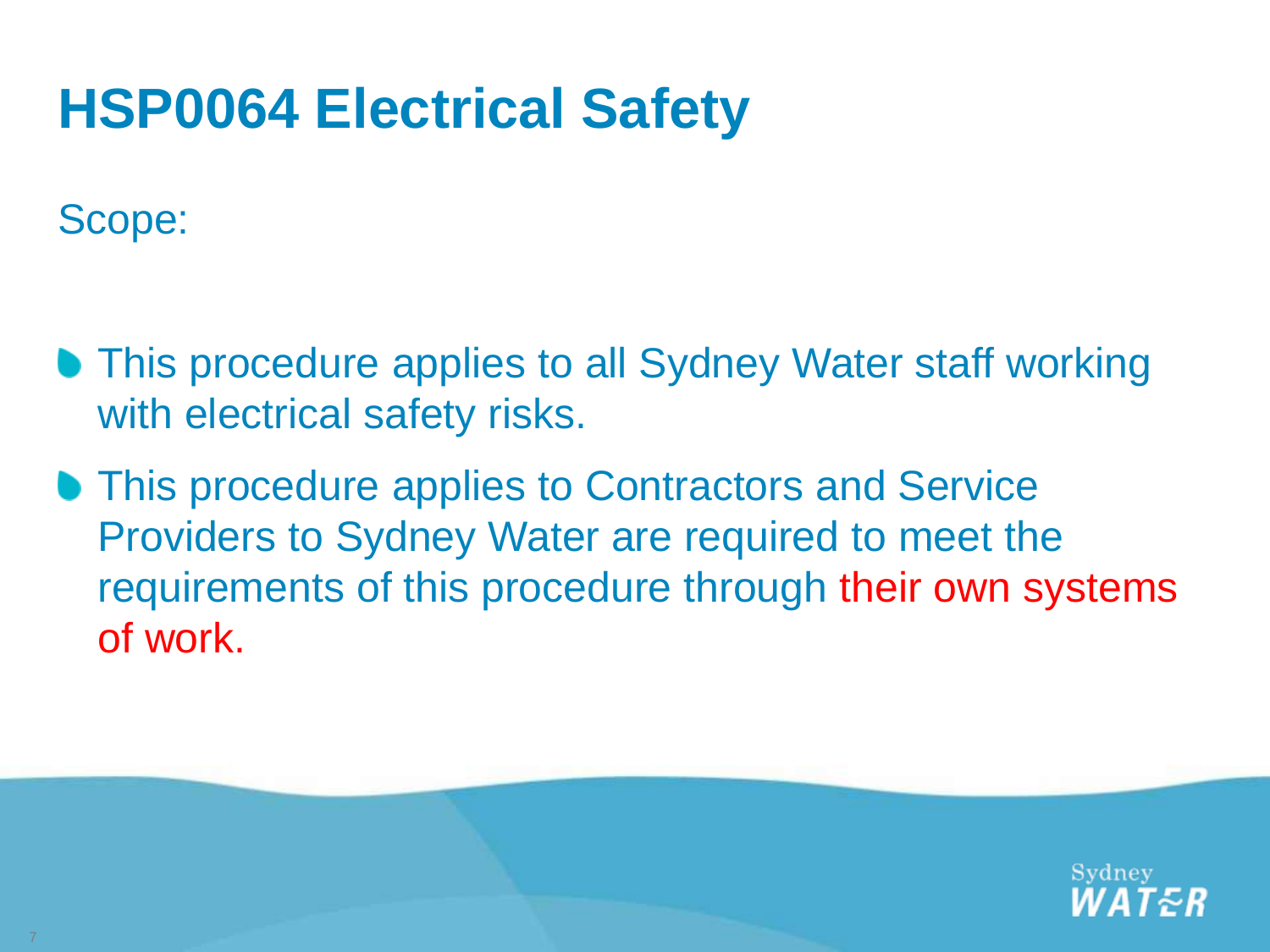#### **Mandatory requirements**

 Where work at Sydney Water involves electrical hazards, staff, contractors and service providers *must:*

- Identify electrical hazards & implement appropriate controls to eliminate the risk of injury or damage
- Ensure that the requirements of all relevant *Acts, Regulations, Codes of Practice, Australian Standards & Sydney Water procedures* are addressed in *Safe Systems of Work*
- **Be trained** in the relevant Safe Systems of Work
- Ensure that *only* trained & *competent persons* carry out the work
- *Comply* with the requirements of relevant *Safe Systems of Work*

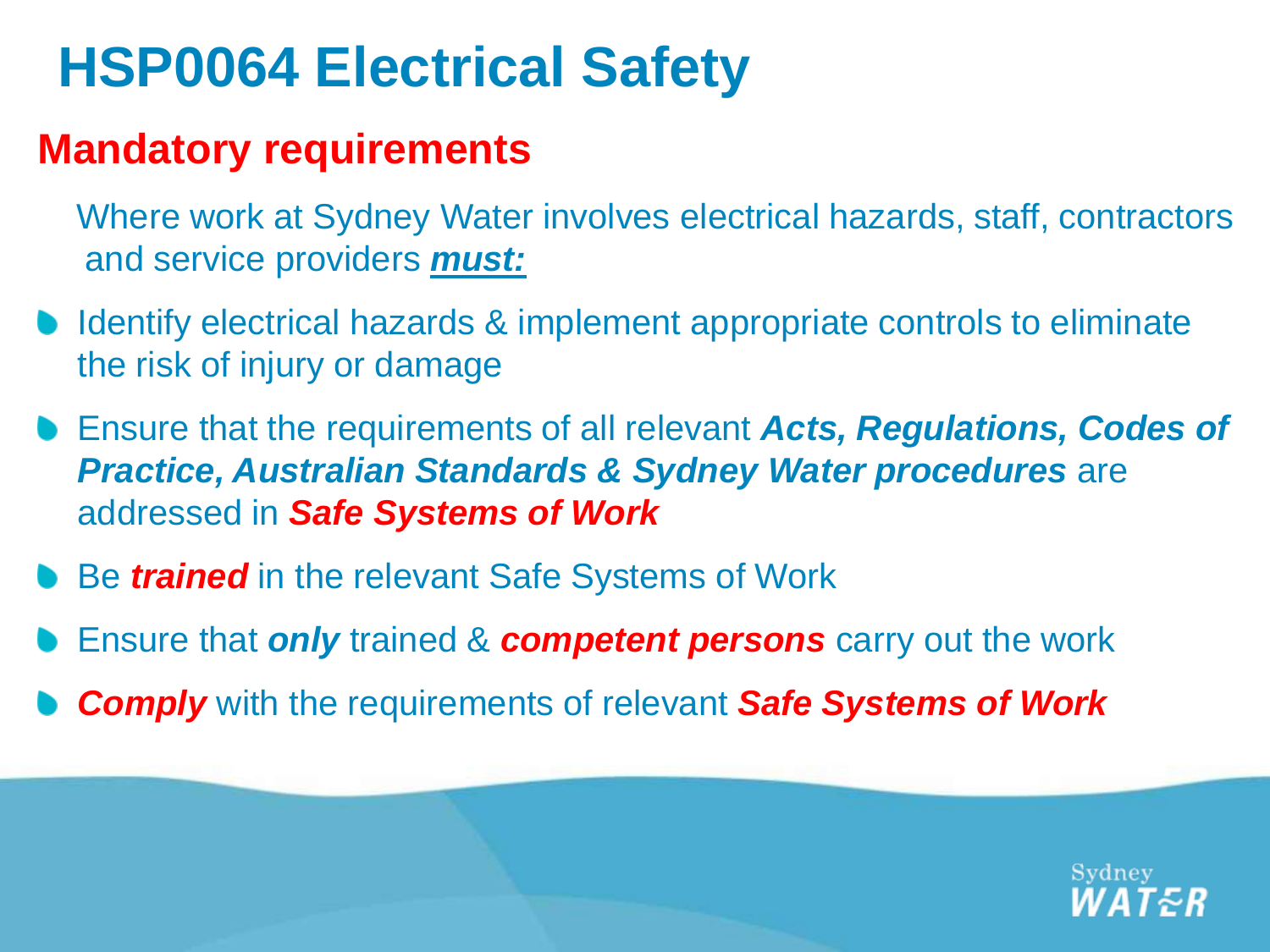#### **KEY ISSUES that have arisen are:**

- The requirements to identify electrical hazards and implement appropriate controls (to eliminate the risk of injury or damage) is subject to ambiguity and interpretation
- The DWI team are confronted by good applications of control BUT often very naïve and dangerous applications of control
- Recent electrical safety audits have found that the information for electrical safety risks of work with metallic water pipework was not adequately accessible to all staff and contractors
- Sydney Water has introduced a new procedure HSP0077 Electrical Safety for Work on Metallic Water Pipework, in order to minimise the risks to staff, contractors and customers from contact with electricity when working on metallic water pipework

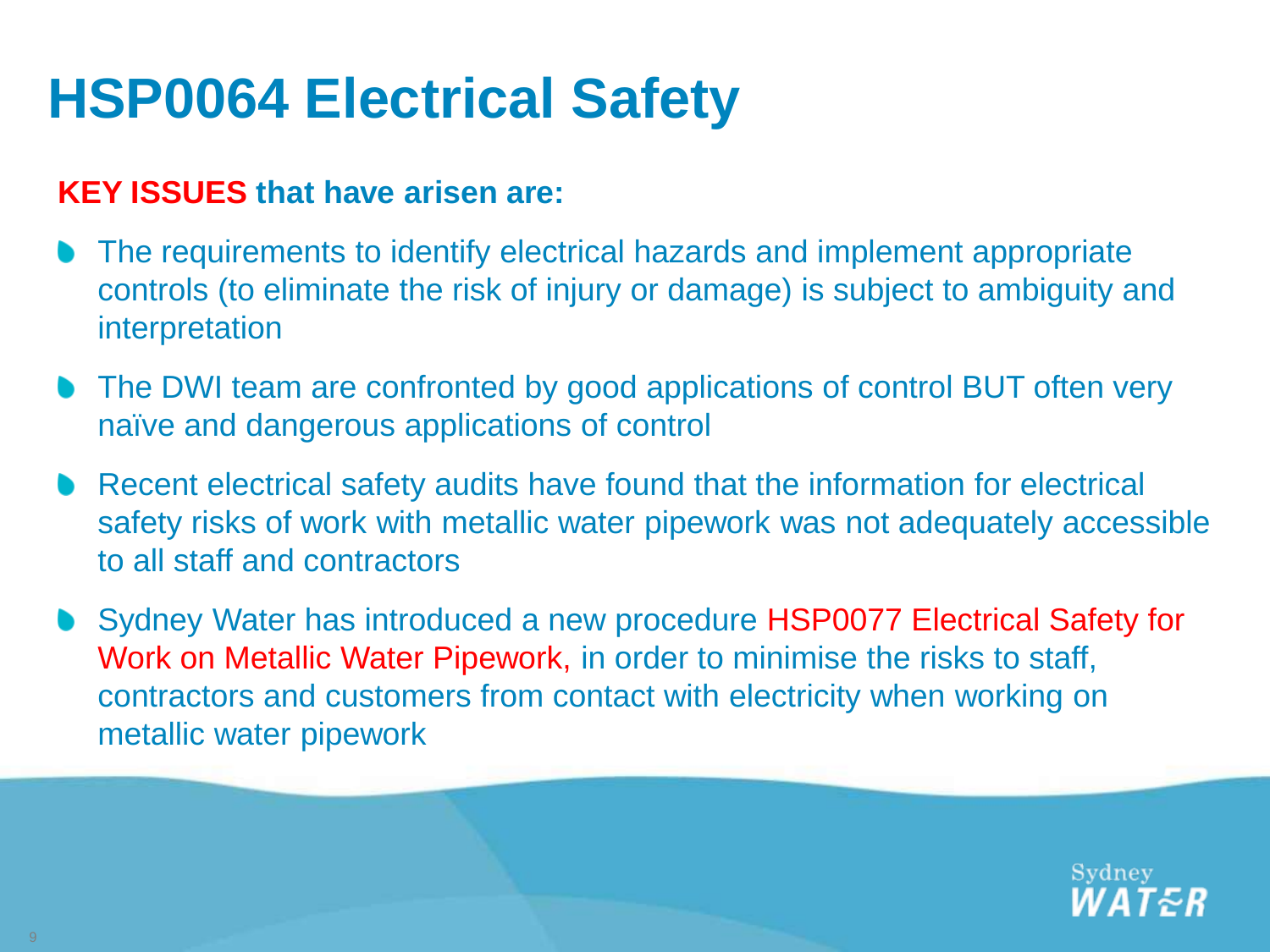Sydney Water has developed a list of appropriate controls that identifies the minimum requirements for Bridging Conductors and Insulated Electrical Gloves (ratings, Test & Tag requirements) when working on metallic water pipework

This is what tonight is all about!

Following tonight's seminar, these are the minimum requirements that MUST be met. Or work STOPS!

**We will not compromise on Safety!** 

**You should not compromise on Safety!**

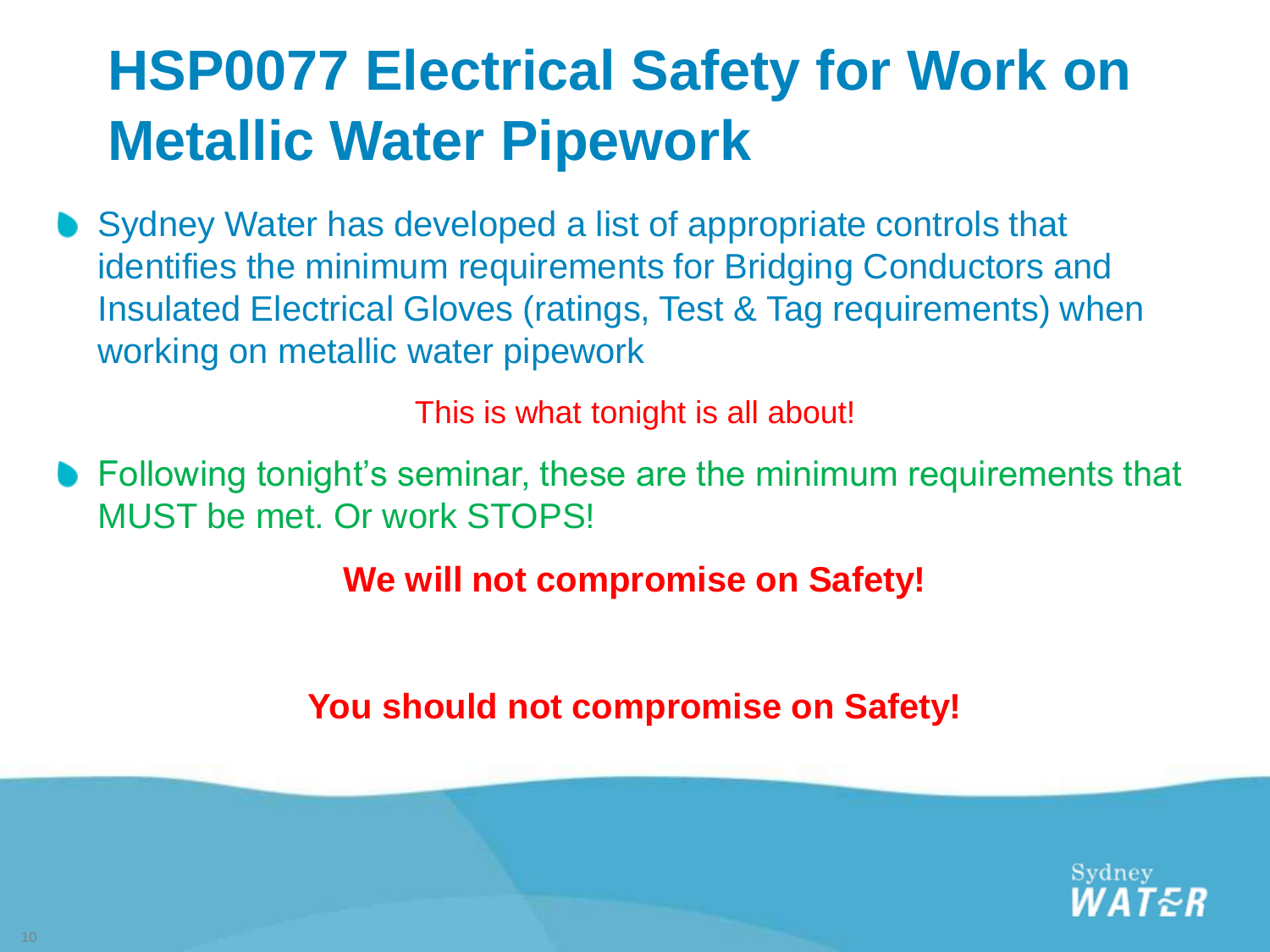- Review your Safe Work Method Statements (SWMS) for work on metallic water pipework to make sure that your controls meet the requirements of this procedure
- A range of controls are outlined in the new procedure
- A key requirement is that a minimum of two levels of control will always be applied when doing this work
- WSC's must regularly monitor this work to make sure it is done in accordance with the requirements of the relevant SWMS

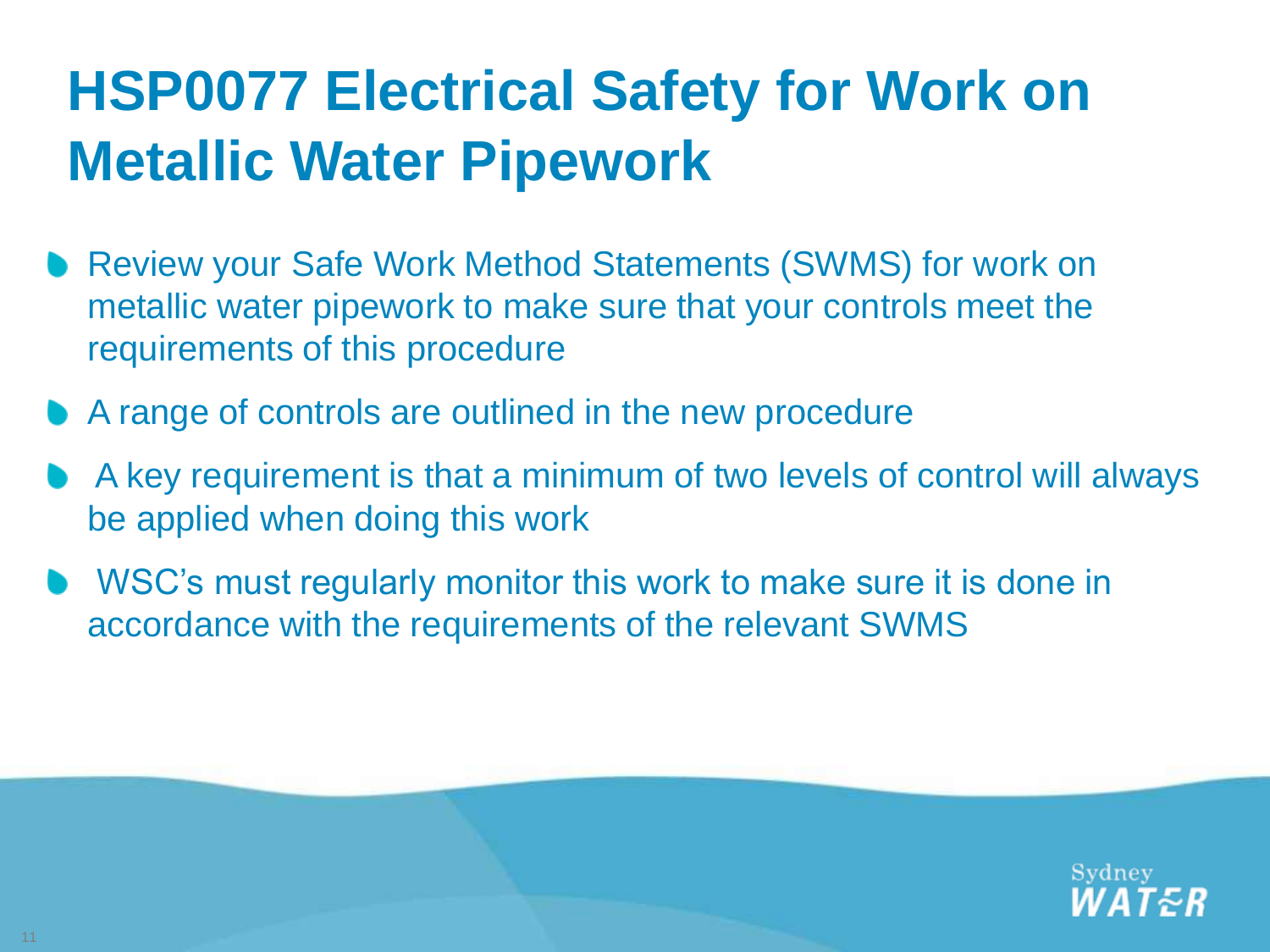#### **Key Requirements:**

- Always consider that metallic water pipework may contain electricity when doing the risk assessment for any work on it
- Always use insulated electrical gloves and non-conductive hand tools while inspecting the pipework and/or stemming the flow of water
- Do not touch any metallic water pipework with bare hands (or any other unprotected part of the body) until the risk of electric shock is controlled
- Do not start (or continue) any work on metallic water pipework if there is evidence of electricity or voltage greater than 5 volts in the pipework
- Always use Bridging Conductor(s)
- Always apply two levels of control when working on metallic water pipework

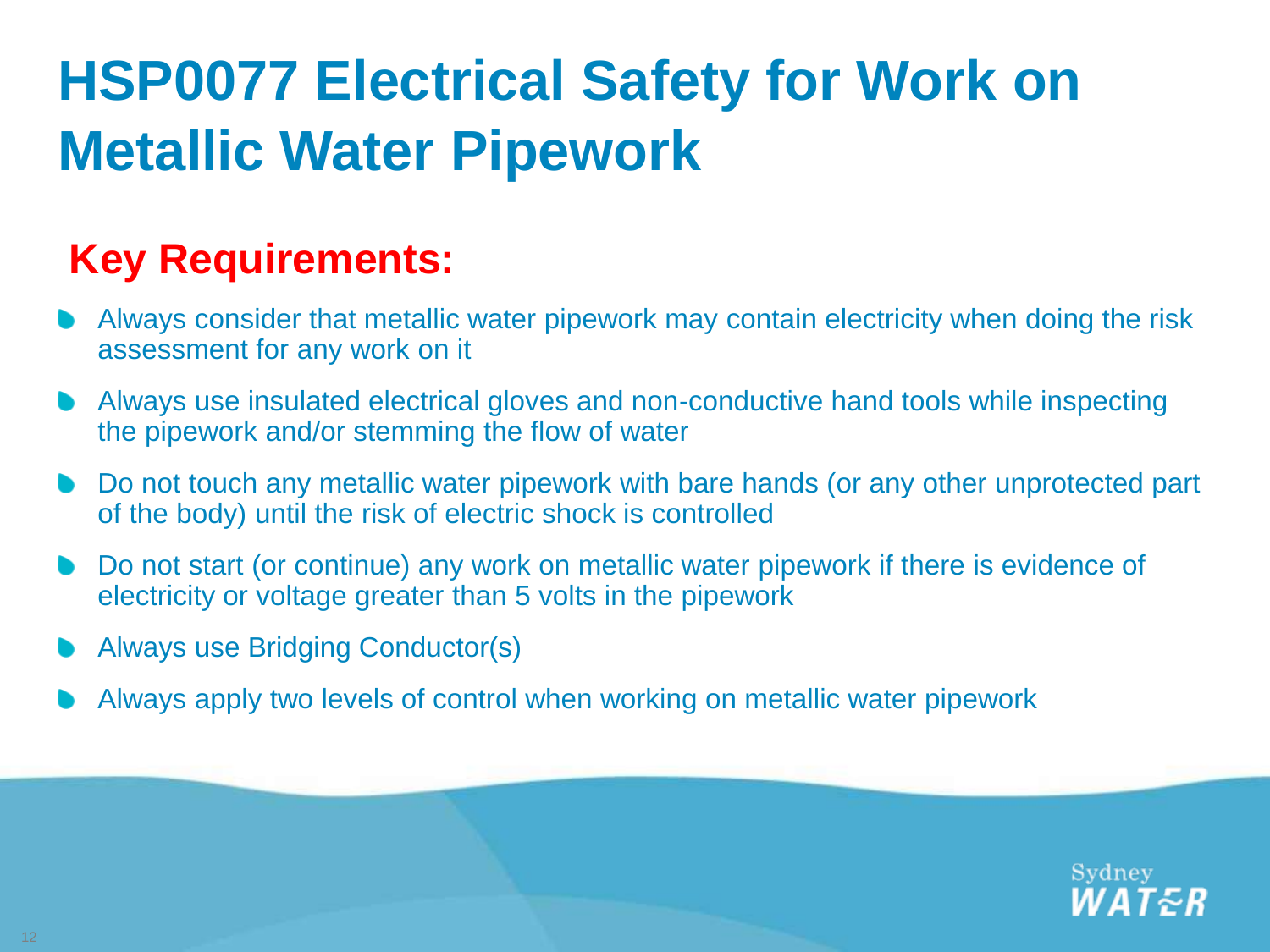**The Sydney Water Experience**

- All **Main to Meter** and **Water Main** work requires a minimum of *two levels* of control to be in place to manage the risk of electricity
- **The application of Bridging Conductors around the** work area is *mandatory*
- Employing a voltmeter is *not a control* it is a testing device – an indicator of flow.

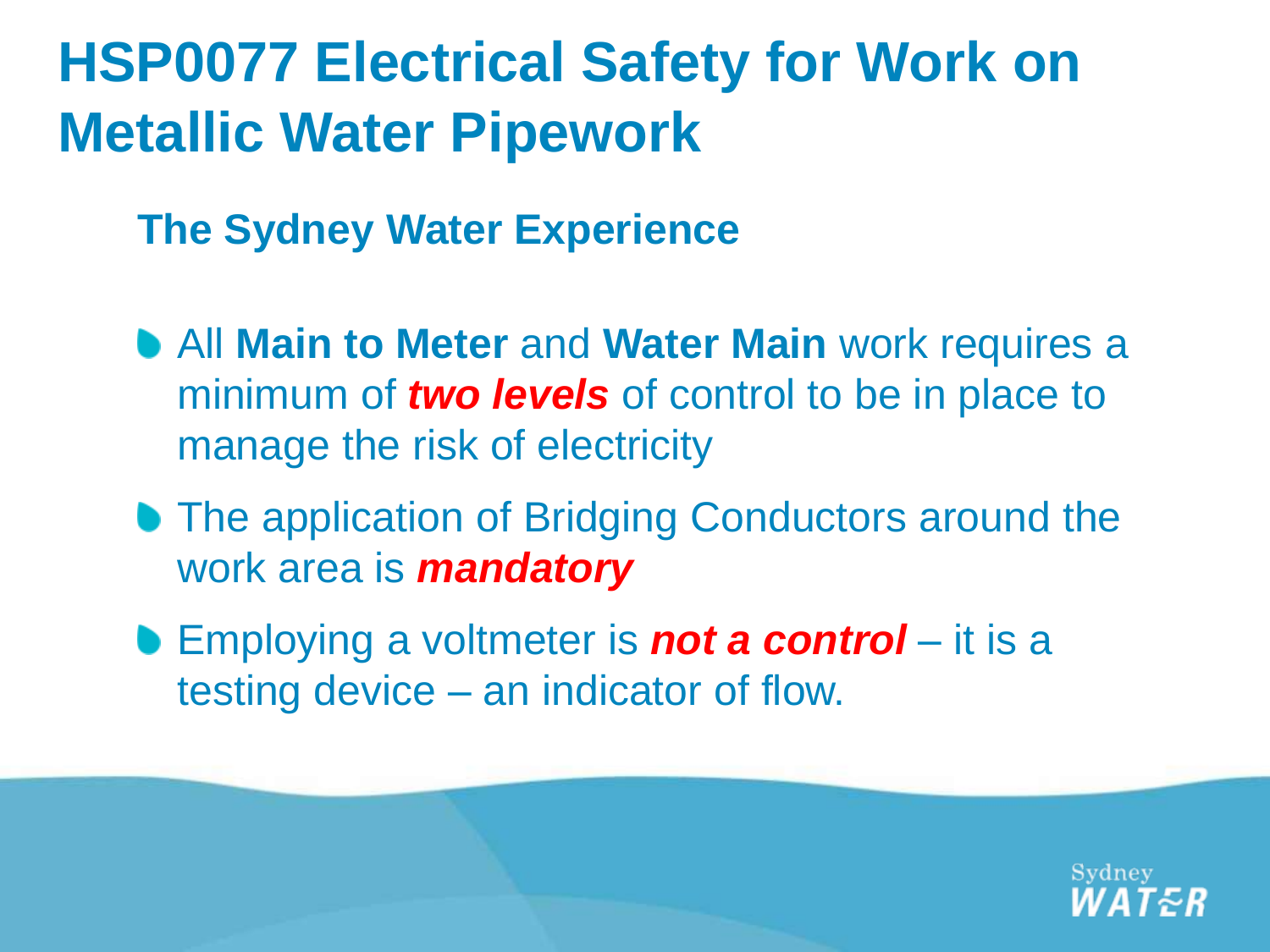#### **The Sydney Water Experience**

- Sample SWMS highlighting how Sydney Water crews manage the risk of electricity on metallic water pipework are now available for your reference.
- **Sydney Water Electrical Folder for Supervisors booklet** is now available for your reference.
- Electrical Safety procedures 0077 and 0064 are available for your reference
- Sydney Water and Work Cover NSW safety alerts are issued via the EQC / WSC Forum

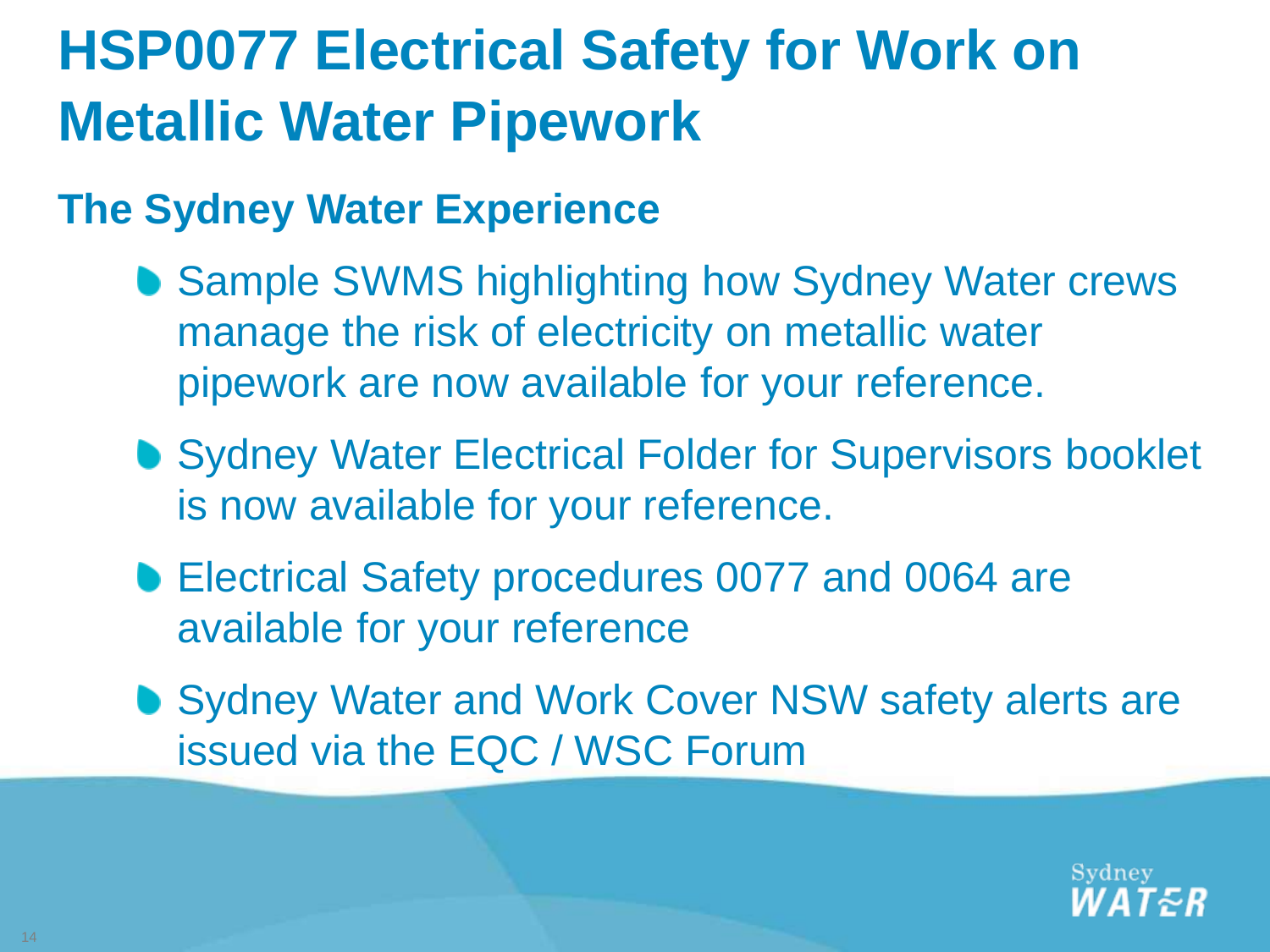## **Work Cover NSW Electrical Hazards Safety Alert**



**Electrical hazards from metallic water services: Safety alert** 

 **This safety alert replaces a previous safety alert issued in 2005 and has been revised following the recent death of a plumber who was electrocuted while installing a new section of copper water pipe at a private residence. This is the second fatality of its type that has occurred in NSW since 2005.** 

**Catalogue Number: WC05910 ISBN: 978 1 74218 155 4**

**http://www.workcover.nsw.gov.au/formspublications/publications/Pages/safetyalertelectricalhazardsfrommeta llicwaterservices.aspx**

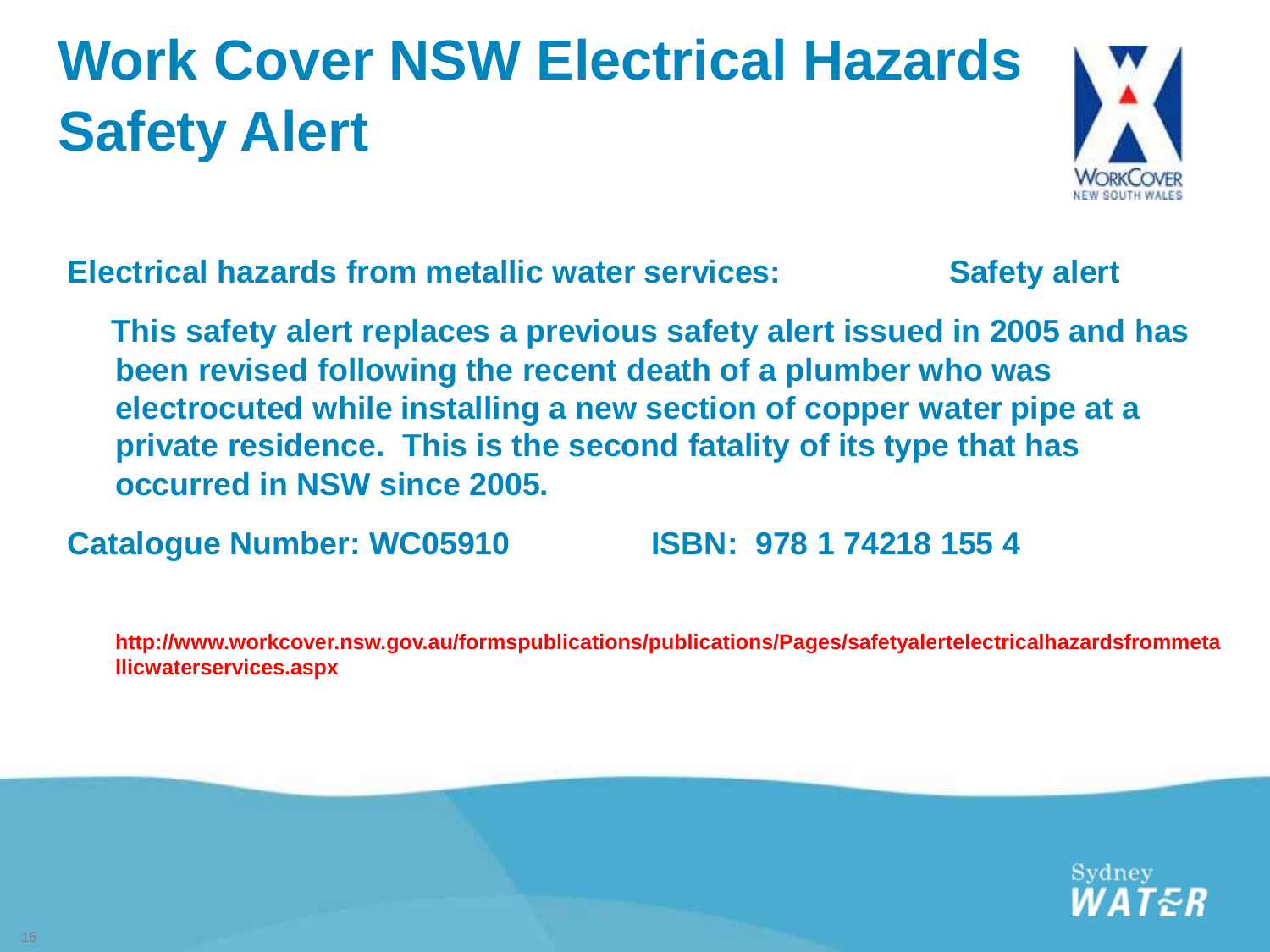## **Work Cover NSW Electrical Hazards Safety Alert**



**Electrical hazards for plumbers: Safety alert** 

 **This Safety Alert has been prepared to highlight and reinforce recommended safe practices for plumbers and other related workers who carry out work on a customer's water service.**

#### **Catalogue Number: WC04584**

**http://www.workcover.nsw.gov.au/formspublications/publications/Documents/safety\_alert\_electrical\_safety\_for\_pl umbers\_final\_version\_4584.pdf**

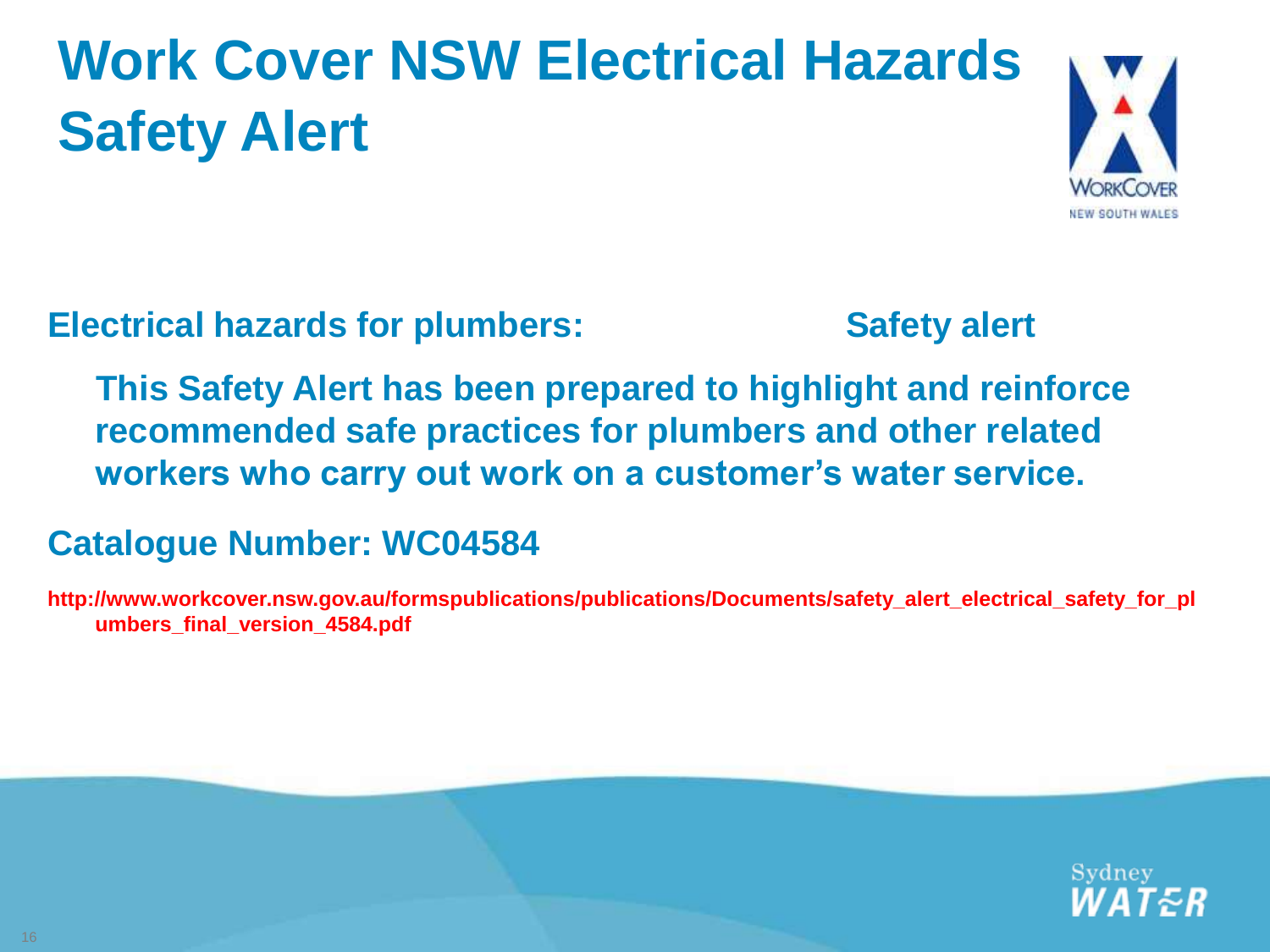## **Managing Risks – A Summary**

- The correct application of Bridging Conductors around the work area is *mandatory*
- *This is an example of correct bridging conductors employed.*



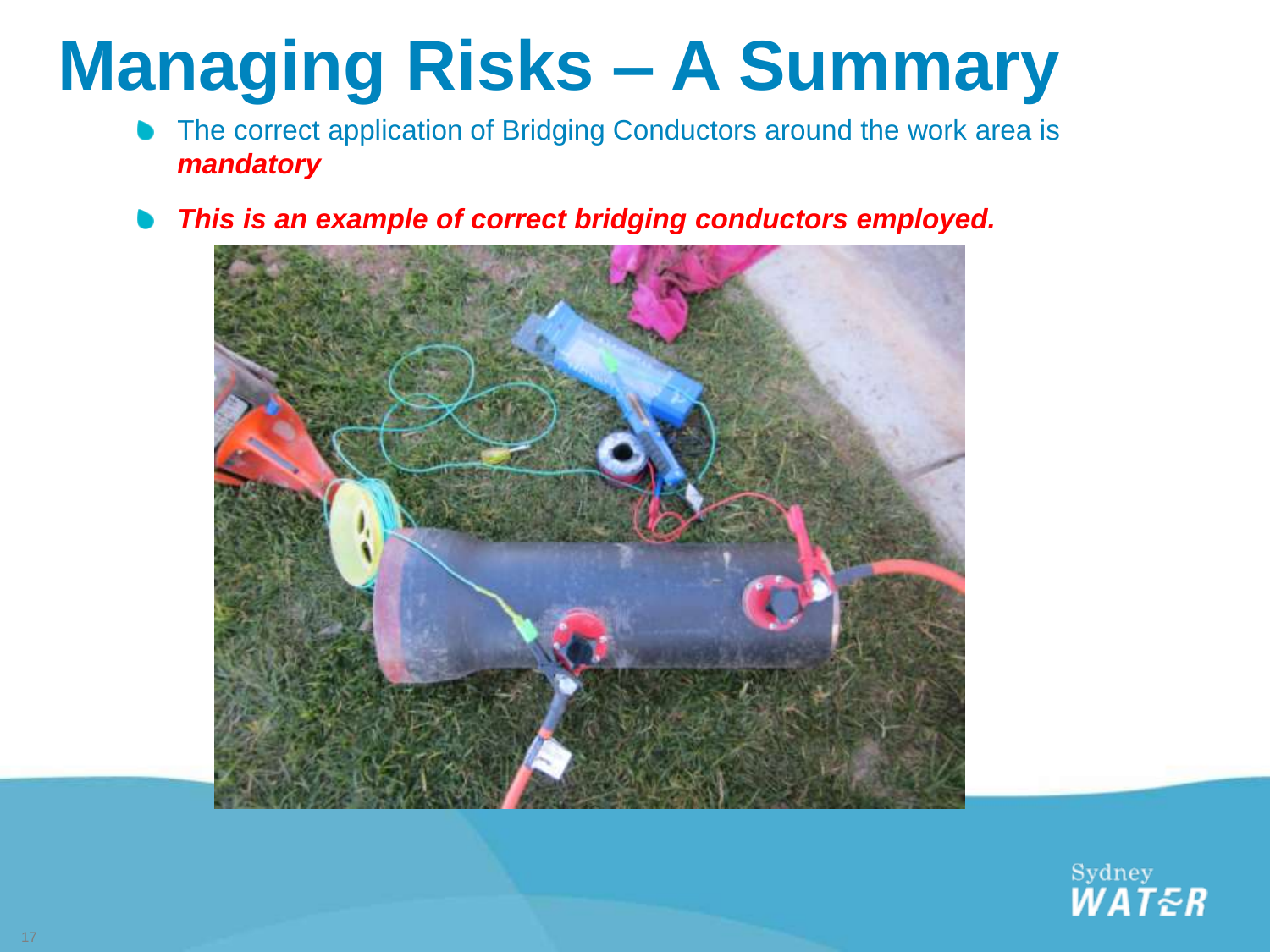## **Managing Risks This is NOT ACCEPTABLE!**



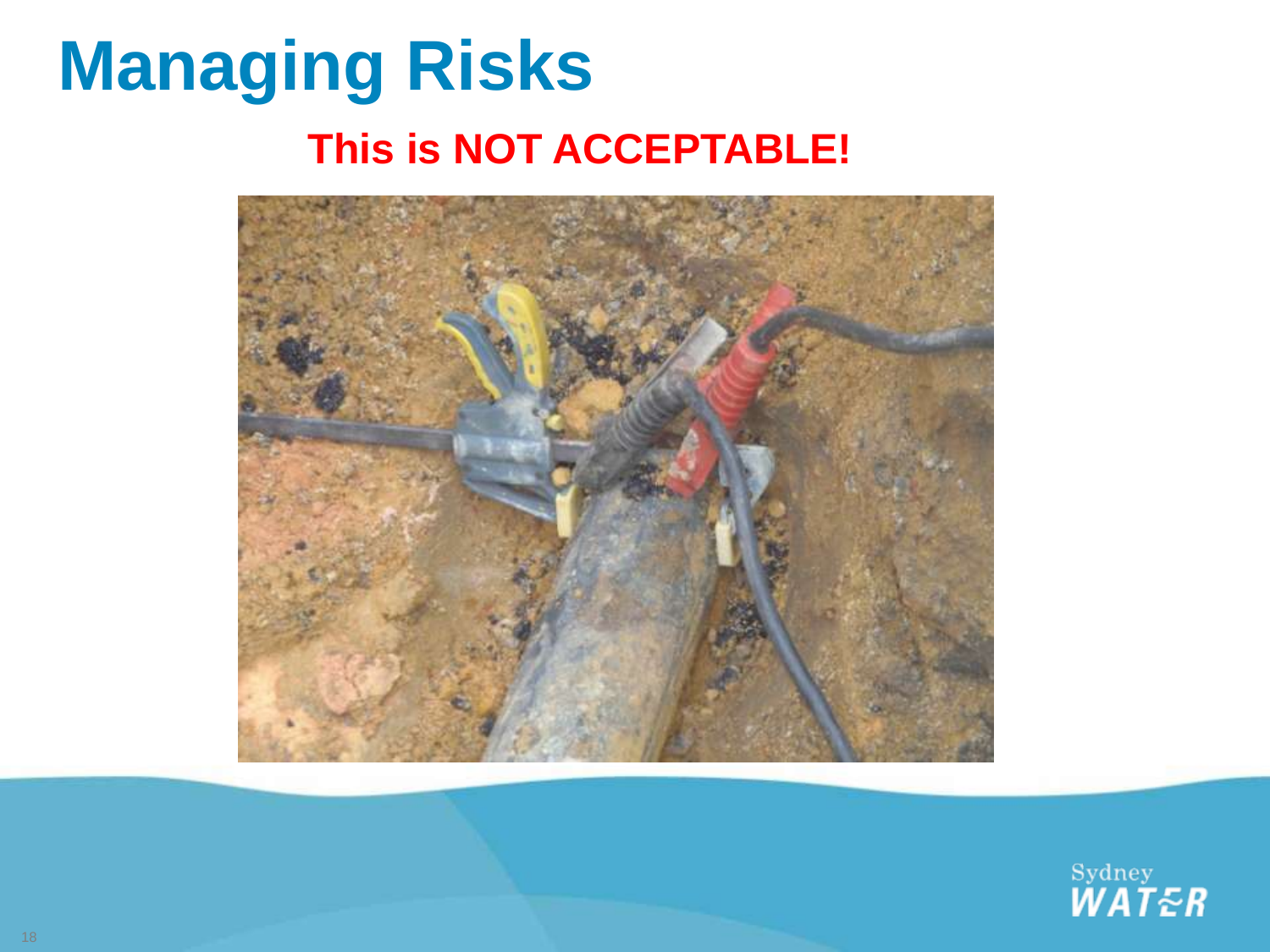## **Managing Risks**

#### **Nor is this……**



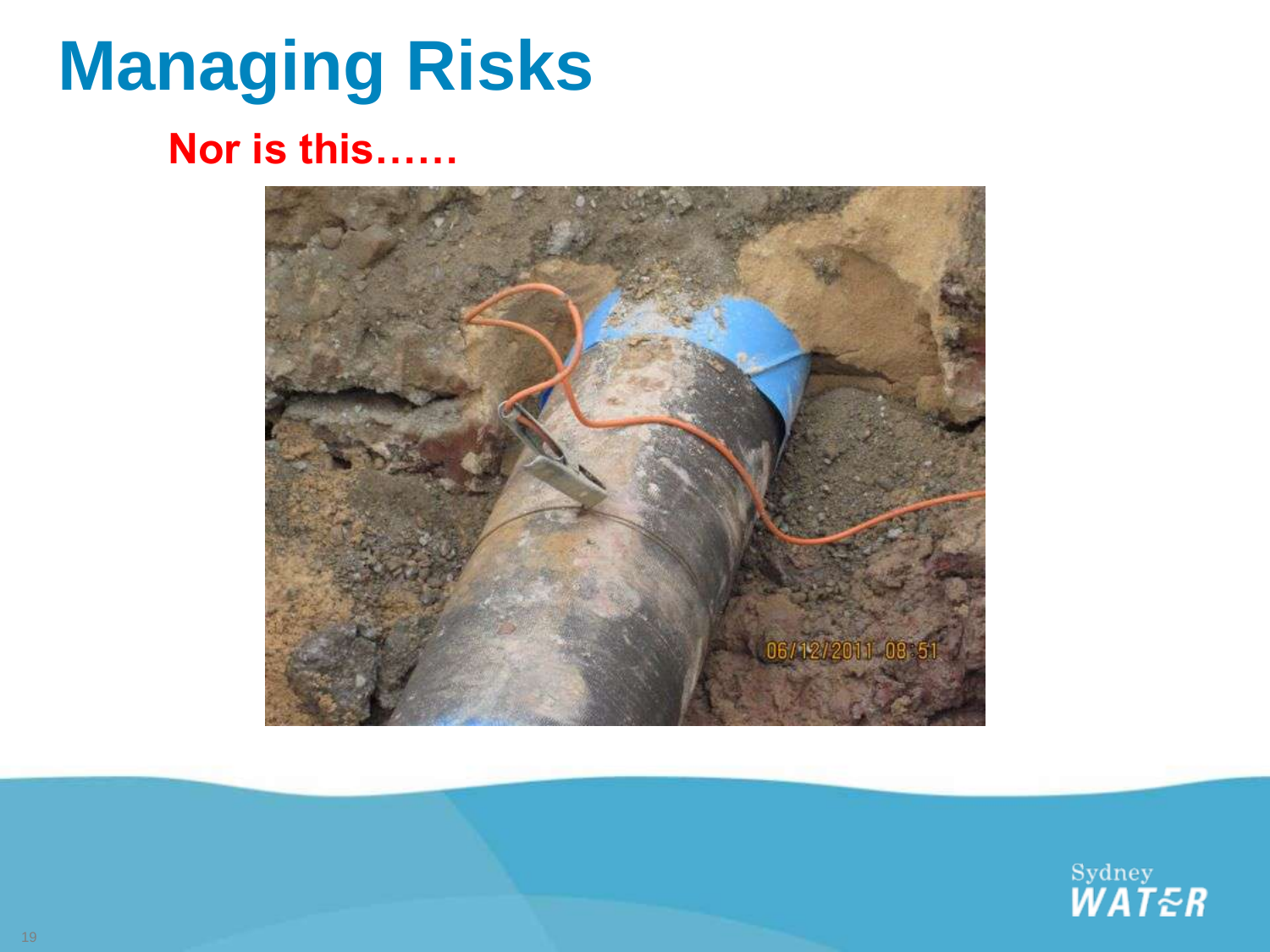## **Managing Risks – The DWI Team**

- **The DWI Team WILL stop work(s) The DWI Team WILL** Stop work(s).
- **The DWI Team will issue Corrective Actions against your** company
- **The DWI and Urban Growth will issue Corrective Actions** against the WSC/Developer
- This as you can well imagine, will have a financial impact on you

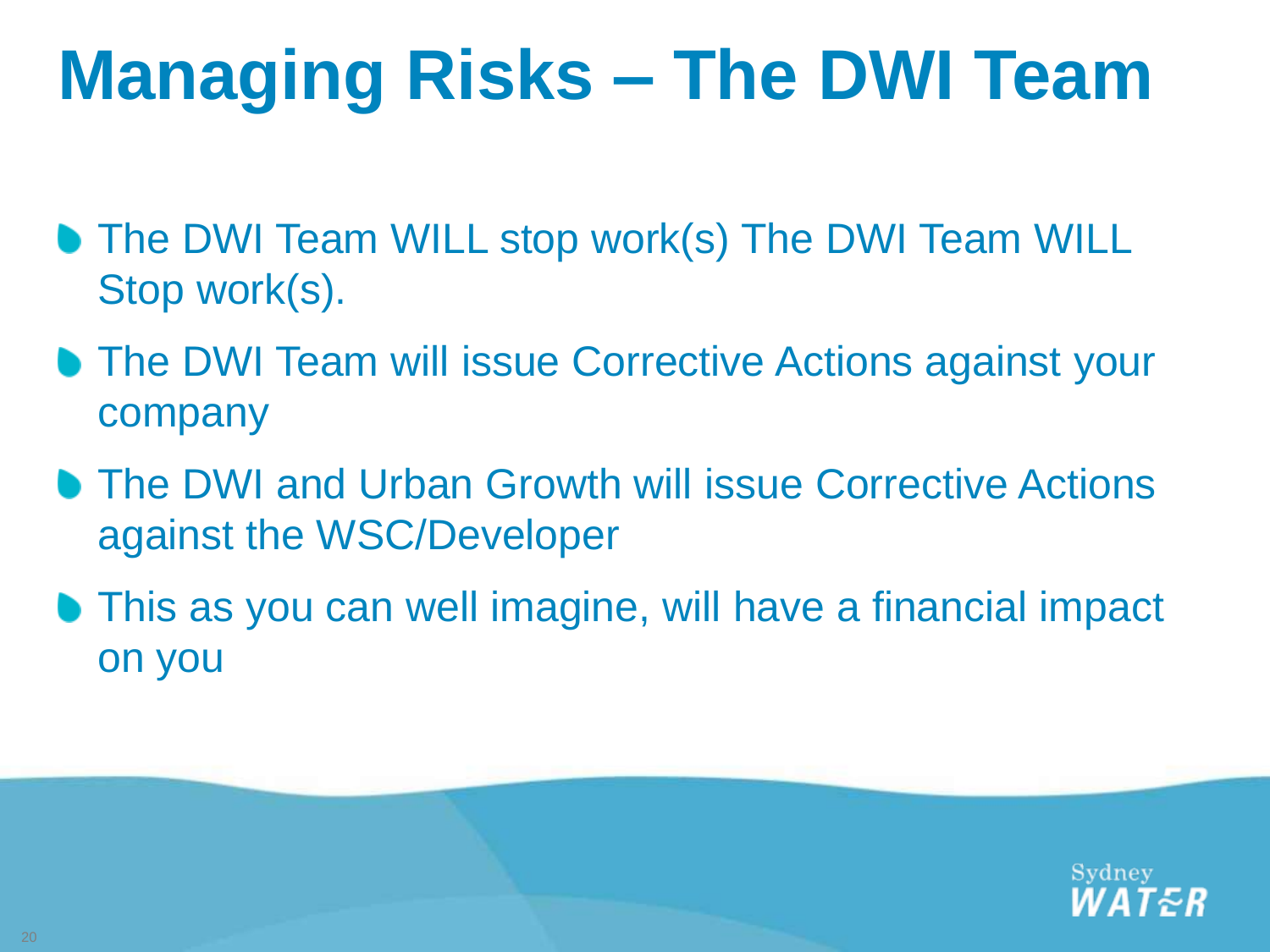## **Managing Risks**

- Insulating gloves compliant to standard and insulated to the highest potential voltage expected for the work being undertaken.
- Records of inspection, testing and maintenance of bridging equipment and Plumbers Voltage Monitors MUST be maintained as part of your Inspection, Testing and Monitoring process.
- Be aware that new laws for Residual Current Devices (RCD's) took effect from 18th February 2011.
- **Power circuits and specified electrical equipment are to be protected by** an RCD.
- RCD's tested regularly by competent person.
- Owner of RCD must keep records of RCD testing

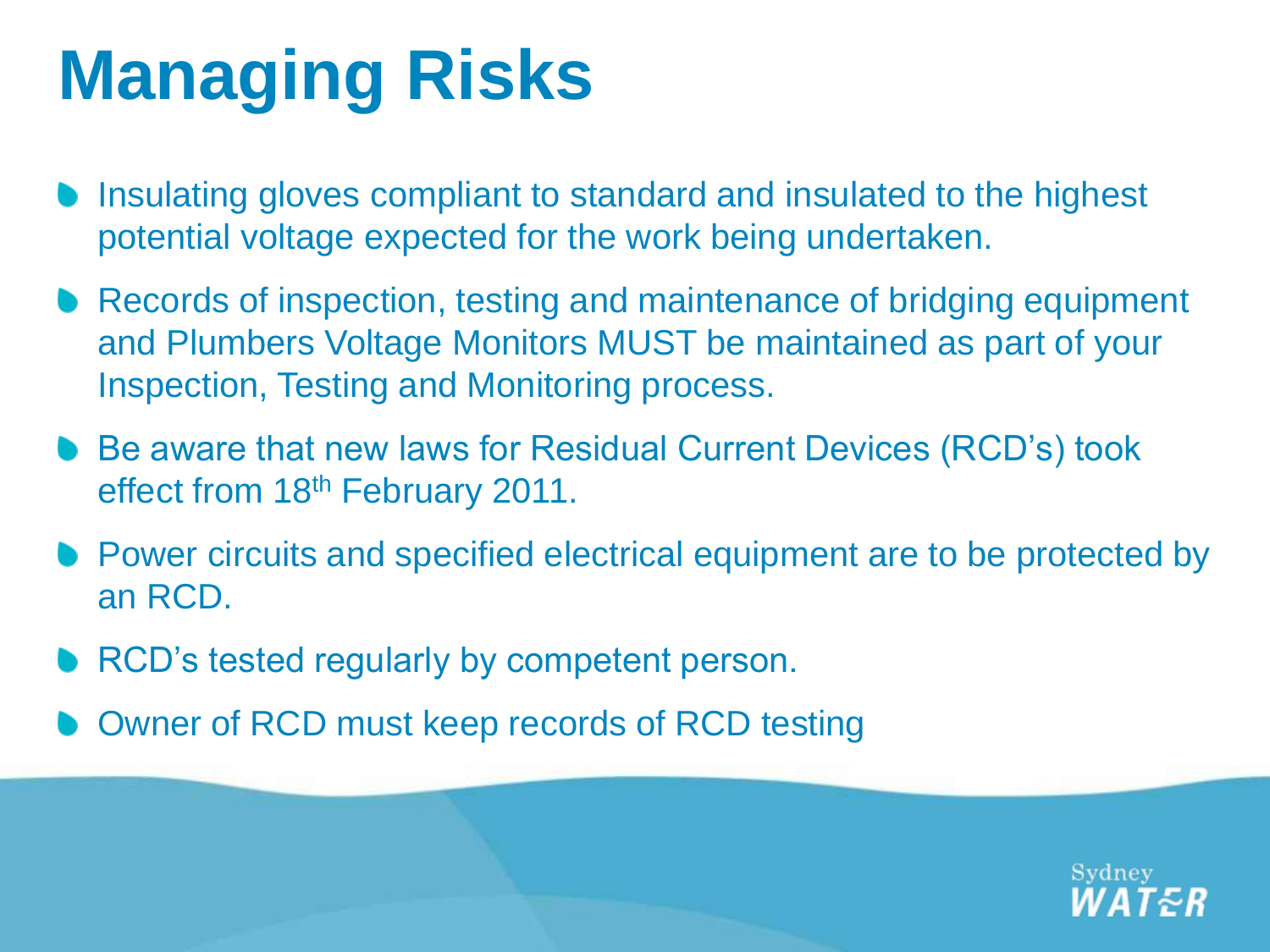## **Contractor Management**

● Contractors are required to have in place systems of work which comply with specified Sydney Water H&S policies, procedures and systems i.e. HSP0064 and HSP0077

**• Contractors must also meet the intent of the key** requirements of a number of other Sydney Water procedures through their own safe systems of work i.e. Confined Space, Flow Management and Asset Isolation, Traffic Control Plan – to name a few.

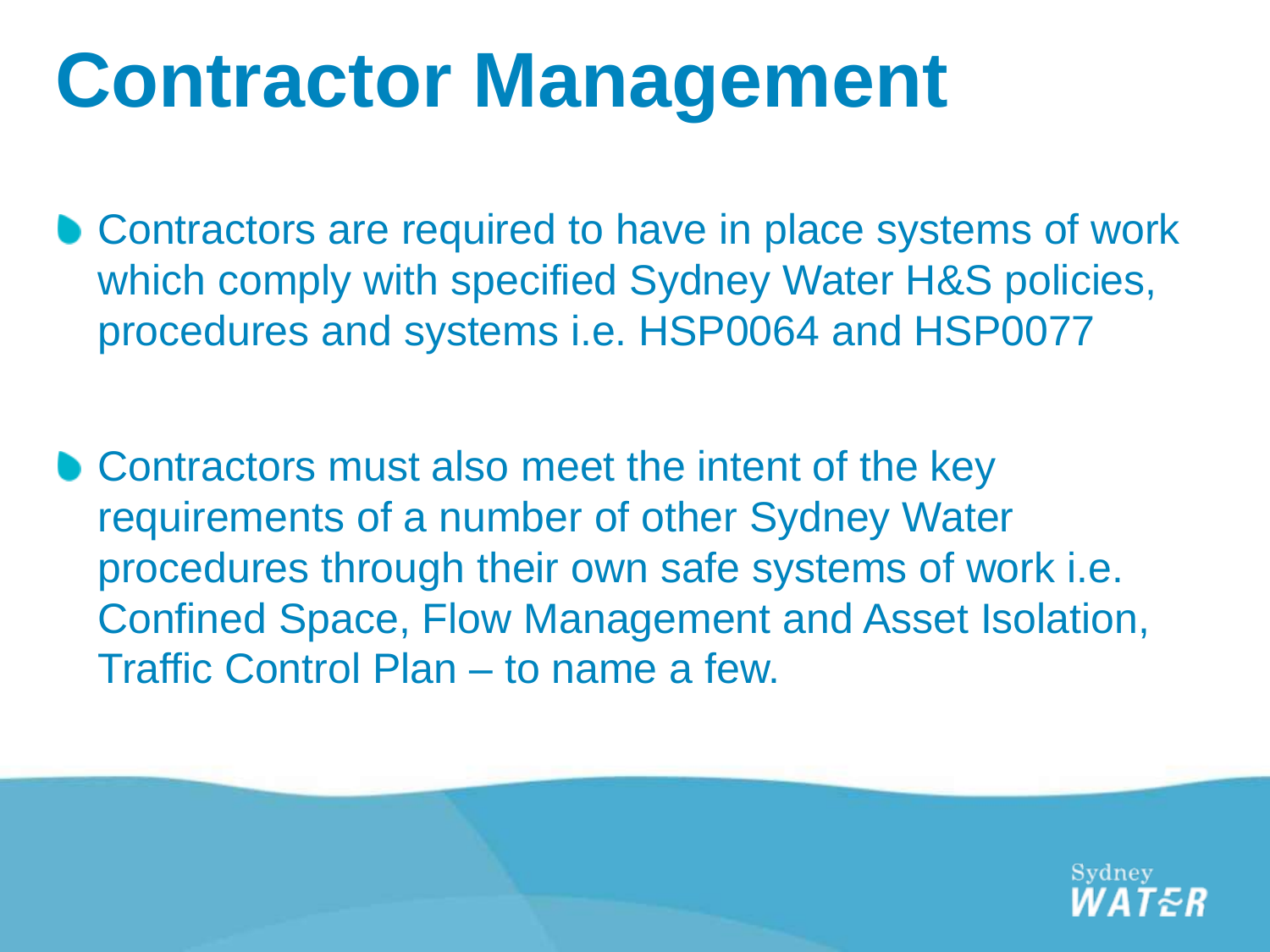# **Contractor Management**

- **The contractor must apply a hazard identification and risk** assessment process throughout the project - including when new sub-contractors are engaged or there is a significant change to the project scope
- For each contract, a specific Project Safety Plan<sup>\*</sup> (PSP) is to be developed and implemented by the contractor
- Note: \* This PSP is based on the NSW Govt OHSMS Guidelines 4<sup>th</sup> Edition

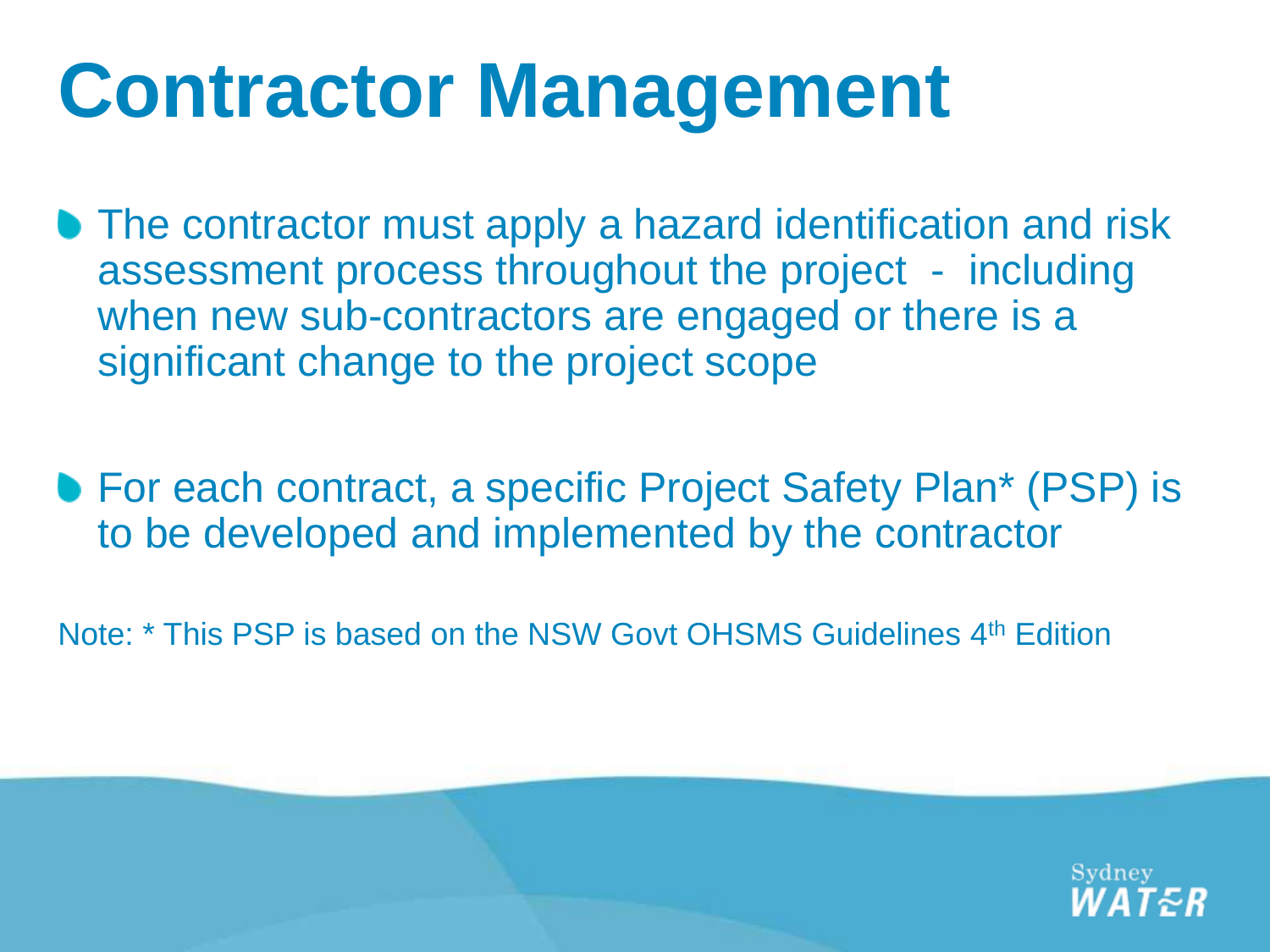# **Contractor Management**

All work activities identified in the HIDRA shall be addressed in work method statements or equivalent documents

#### **Safe Work Method Statements** must:

- Be on the relevant organisation's letterhead and show the name & registered office address
- Be signed and dated by a senior management representative, and authors of the work method statement

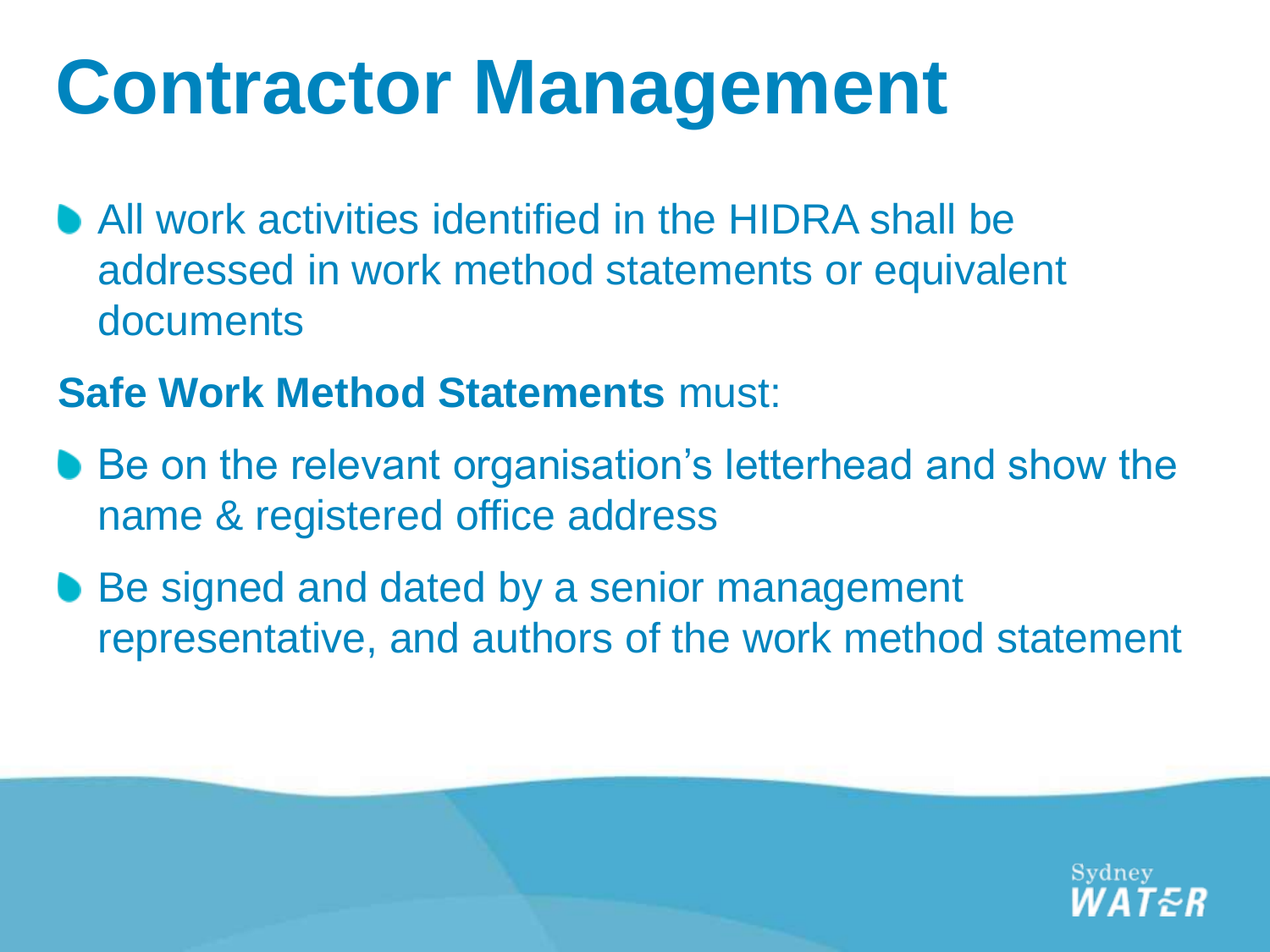## **Safe Work Method Statements**

- Is SWMS on (Contractor's) company letterhead?
- 2 Is it signed by management?
- 3 Is description of work adequately stated?
- 4 Does SWMS set out step by step all the activities?
- 5 Are potential hazards & risks clearly identified?
- 6 Are control measures appropriate for identified hazards?
- 7 Does SWMS state all plant & equipment to be used?
- 8 Does SWMS identify relevant OHS Legislation, Standards, Codes of Practice that must be complied with?
- 9 Are any Engineering/Certificate/WorkCover approvals listed?
- 10 Is training required to complete work listed in SWMS?
- 11 Are personal qualifications clearly identified?
- 12 Are maintenance checks on plant & equipment detailed?
- 13 Is SWMS signed by all workers involved in the work activity?
- 14 Are SWC procedures/permits referred to? HSP0064 / HSP0077 for example

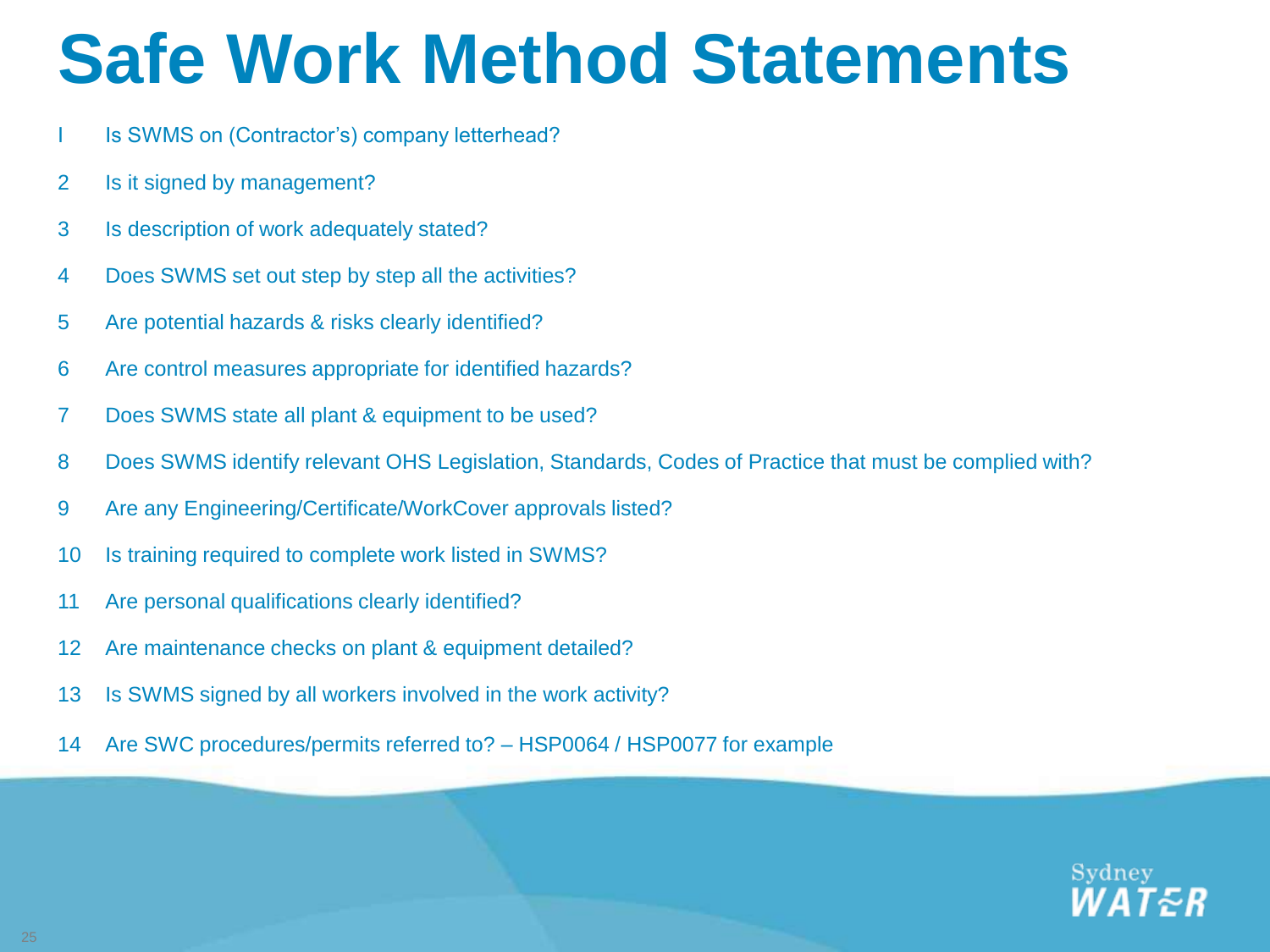## **Awareness Training**

Doug Hobart (Safety Consultant) will provide a presentation and demonstration of how Sydney Water applies these processes.

Remember:

- Sydney Water staff, contractors and service providers working on metallic water pipework MUST meet the requirements of this procedure via, their own Safe Systems of Work
- **These controls must be incorporated into Safe Work Method** Statements for that work
- Please review your Safe Work Method Statements (SWMS) for work on metallic water pipes to ensure that **your** controls meet the requirements of this procedure